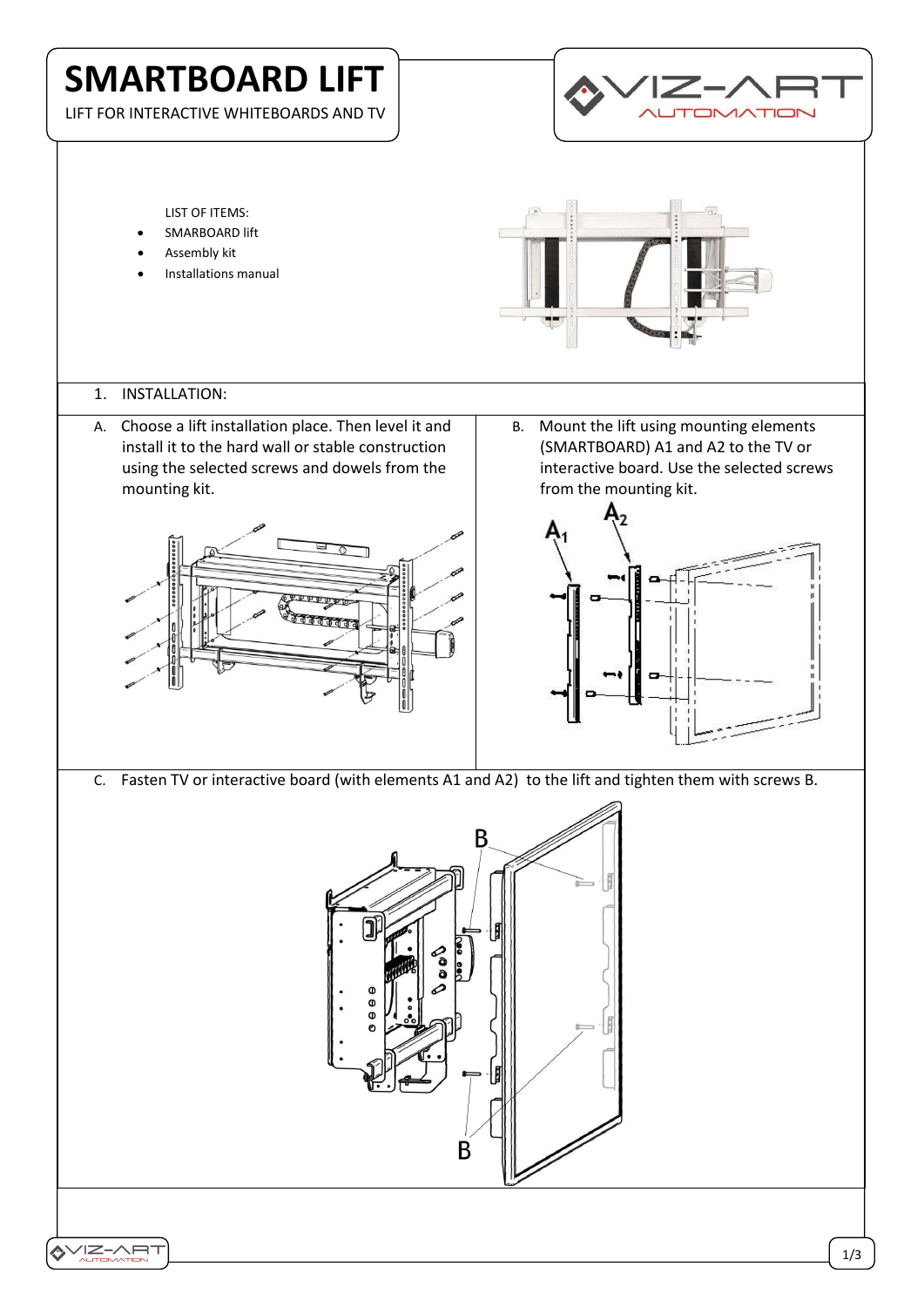| 2. ELECTRIC CONNECTION:                                                                                                                                          |                                                                                                                       |                              |
|------------------------------------------------------------------------------------------------------------------------------------------------------------------|-----------------------------------------------------------------------------------------------------------------------|------------------------------|
| А.                                                                                                                                                               | B. WARNING! Trust the electrical connection to a<br>person with appropriate authorizations and<br>keep assembly safe. |                              |
| 4 x 0,75 mm <sup>2</sup><br>$3 \times 1,5$ mm <sup>2</sup><br>230 V<br>50 Hz<br>$\begin{array}{c} \circ & \circ & \circ \\ \circ & \circ & \circ \\ \end{array}$ | 4 x 0,75 mm <sup>2</sup>                                                                                              |                              |
| $3 \times 1,5$ mm <sup>2</sup>                                                                                                                                   | $\circ$<br>$\frac{1}{\sqrt{2}}$<br>Ø<br>$3 \times 1,5$ mm <sup>2</sup>                                                |                              |
| 1<br>2<br>4                                                                                                                                                      | ${\sf N}$<br>⊜                                                                                                        |                              |
|                                                                                                                                                                  | <b>CURRENT DESIGNATION</b><br>PHASE - L<br>L                                                                          | CABLE FROM THE DRIVE         |
|                                                                                                                                                                  | ZERO - N<br>$\overline{\mathsf{N}}$                                                                                   | <b>BLUE</b>                  |
|                                                                                                                                                                  | $\oplus$<br>GROUND - ⊕                                                                                                | YELLOW / GREEN               |
|                                                                                                                                                                  | UP DIRECTION<br>$\mathbf{1}$<br>$\overline{a}$<br><b>DOWN DIRECTION</b>                                               | <b>BLACK</b><br><b>BROWN</b> |
| <b>TECHNICAL DATA:</b><br>3.                                                                                                                                     |                                                                                                                       |                              |
| Product name:                                                                                                                                                    | SMARTBOARD LIFT                                                                                                       |                              |
| Extension:                                                                                                                                                       | 410 mm                                                                                                                |                              |
| Own weight:                                                                                                                                                      | 16,5 kg                                                                                                               |                              |
| Capacity:                                                                                                                                                        | 70 kg                                                                                                                 |                              |
| 4. CONTENTS of the mounting kit:                                                                                                                                 |                                                                                                                       |                              |
| Screws:                                                                                                                                                          | $M5x12 - 2 pcs.$ (Allen)<br>$M5x30 - 4$ pcs. (hexagonal)                                                              |                              |
| Wall plugs:                                                                                                                                                      | 10 - 8 pcs.                                                                                                           |                              |
| Manufacturer: VIZ-ART Automation                                                                                                                                 |                                                                                                                       |                              |
| tel.+48 22/6138899<br>www.viz-art.eu                                                                                                                             |                                                                                                                       |                              |
|                                                                                                                                                                  |                                                                                                                       |                              |
|                                                                                                                                                                  |                                                                                                                       |                              |
|                                                                                                                                                                  |                                                                                                                       |                              |
|                                                                                                                                                                  |                                                                                                                       |                              |
|                                                                                                                                                                  |                                                                                                                       |                              |
|                                                                                                                                                                  |                                                                                                                       |                              |
|                                                                                                                                                                  |                                                                                                                       |                              |